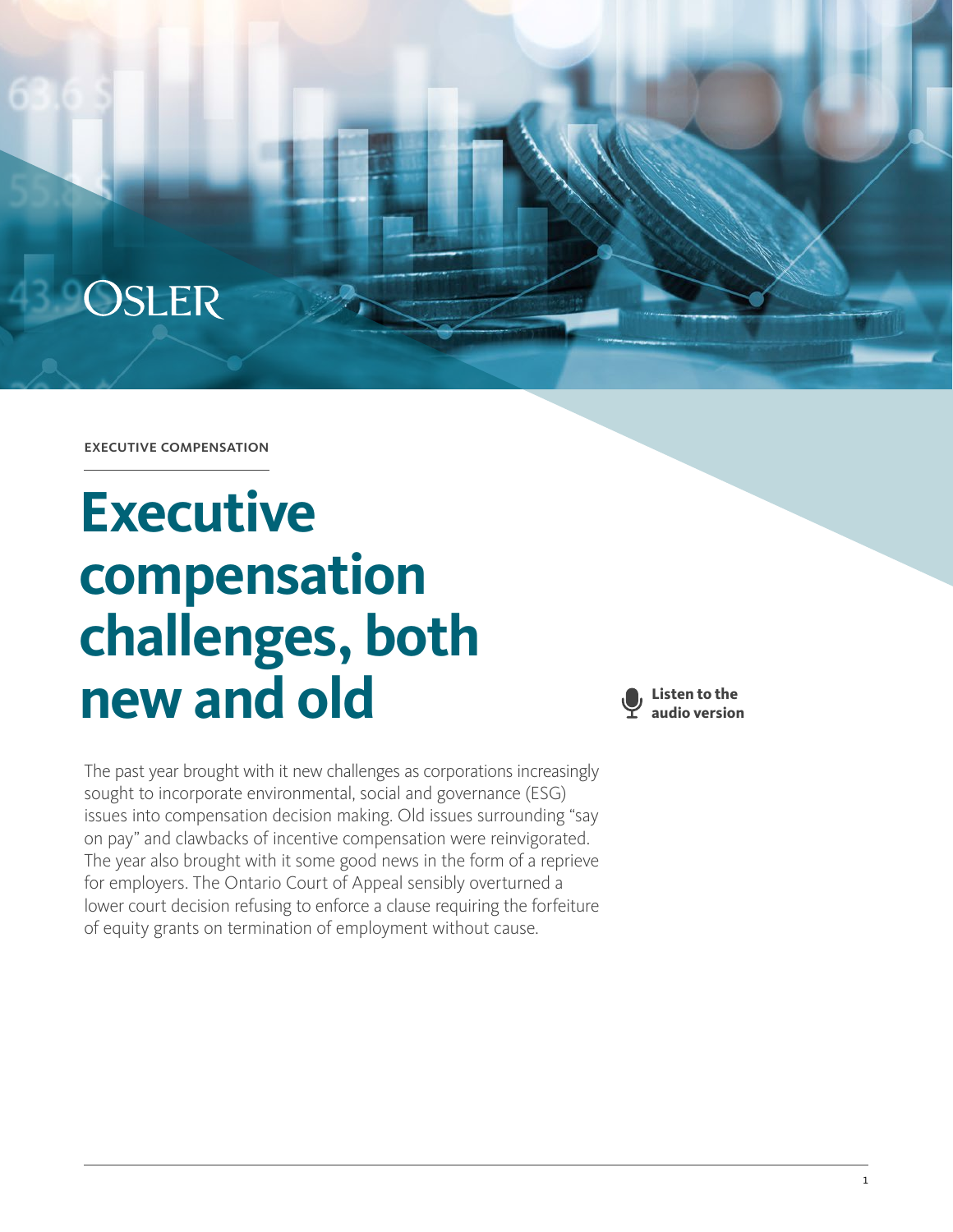Here we summarize some of the most impactful executive compensation developments of the year.

#### Tying compensation to ESG

An increased interest in the environmental and social impacts of corporate activity has led to growing calls to expressly tie executive compensation to the achievement of ESG goals. The objective is to provide an express incentive to management to drive improvements in such areas.

It has always been common for companies in certain industries such as mining, utilities and energy to include some key performance measures relating to environmental and health and safety performance in the personal performance scorecard when making short-term incentive compensation payment assessments. These may also be included in the corporate performance scorecard.

However, corporations are now making greater efforts to expressly identify such performance measures in the public disclosure of their short-term incentive compensation practices. Performance measures are also being expanded to include metrics related to social responsibility more generally. However, it is rare for payouts of long-term incentive compensation to be tied to ESG metrics, in part because of the difficulty in setting and measuring longer-term ESG goals.

#### Say on pay

Decisions made regarding executive compensation in response to the impacts of the COVID-19 pandemic on business operations and stock prices were under close scrutiny during the 2021 proxy season. And shareholders were not hesitant to make their views known through "say on pay" votes, where held.

The average level of support among the 223 TSX companies we identified that conducted say on pay votes during 2021 was 91.5%. However, at a record six companies, investors voted against the issuers' say on pay resolution – Chemtrade Logistics Income Fund (40.1% approval), CI Financial Corp. (38.1%), Gildan Activewear Inc. (40.9%), Precision Drilling Corporation (42.4%), RioCan Real Estate Investment Trust (24.1%) and Vermilion Energy Inc. (41.8%). Issues flagged by the proxy advisors included a pay-for-performance disconnect, outsized retention and one-time awards, large discretionary CEO bonuses and poor disclosure of a former executive's severance arrangements. Shareholder dissatisfaction with compensation decisions was especially high this year. In addition to the record number of failed votes, 10 issuers received say on pay support of between 50% and 75%.

Say on pay remains a voluntary practice in Canada. However, that could change in the future. Although not yet in force, amendments made to the Canada Business Corporations Act (CBCA) require prescribed corporations to disclose their approach to the remuneration of the directors and members of senior management of the corporation. These changes would also require issuers to conduct an annual non-binding shareholder vote on the disclosed approach. The [January 2021 final report of the Capital Markets Modernization Taskforce,](https://files.ontario.ca/books/mof-capital-markets-modernization-taskforce-final-report-en-2021-01-22-v2.pdf) which was established to review and advise on potential improvements to Ontario's capital markets, included a recommendation for mandatory annual advisory votes on executive compensation practices for all publicly listed issuers. An increased interest in the environmental and social impacts of corporate activity has led to growing calls to expressly tie executive compensation to the achievement of ESG goals.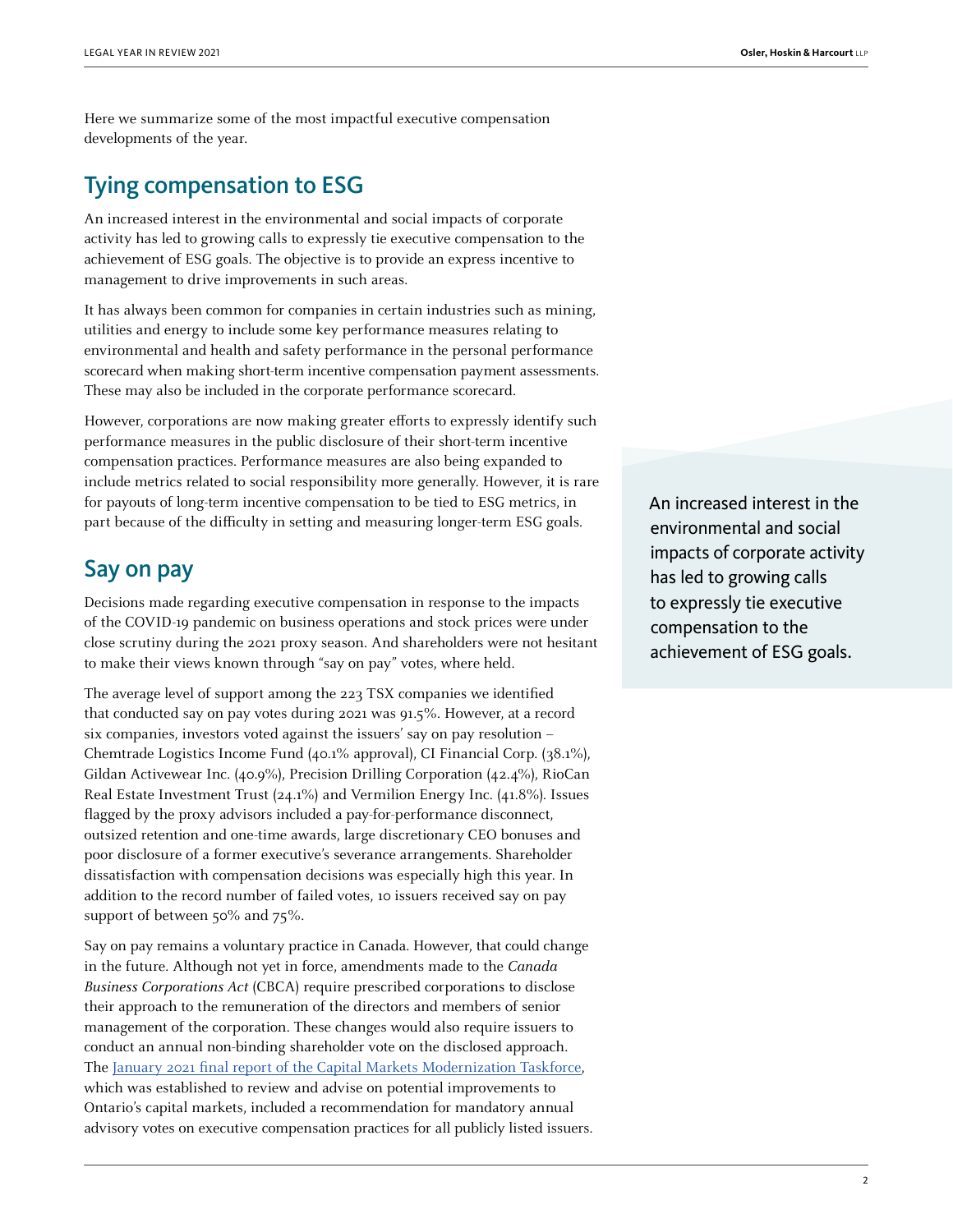### Compensation clawbacks

Requirements for the clawback of incentive compensation were first adopted in the U.S. under the Sarbanes-Oxley Act of 2002. Under that statute, if an issuer is required to prepare an accounting restatement as a result of misconduct, the United States Securities and Exchange Commission (SEC) has the authority to require the CEO and CFO to repay to the listed company certain incentive compensation and profits from stock sales received in the 12 months after the release of the financials that must be restated. In 2015, the SEC proposed rules that would require U.S. stock exchanges to adopt listing requirements providing for the clawback of excess incentive compensation received during the three years prior to a financial restatement. The rule also proposed to require each listed company to disclose its clawback policy and provide disclosure about its recovery of excess incentive-based compensation. Progress on the proposed rule stalled until this October, when the SEC voted to reissue its prior proposal for a new 30-day comment period.

Canadian executive compensation disclosure rules require summary disclosure of any clawback arrangements affecting named executive officers. These rules do not, however, mandate adoption of clawback policies.

Despite the absence of clawback requirements, many corporations have chosen to adopt their own incentive compensation clawback arrangements. These arrangements have continued to evolve. Larger corporations have adopted policies which reserve the right to claw back incentive compensation not only in the event of a financial restatement, but also for reasons of misconduct alone. These arrangements are being increasingly reflected in long-term incentive compensation plans and employment agreements for larger issuers.

[Amendments](https://laws-lois.justice.gc.ca/eng/acts/C-44/nifnev.html) to the CBCA that are not yet in force will require the directors of a prescribed corporation to place before shareholders, at the annual meeting, prescribed information respecting the recovery of incentive benefits or other benefits paid to directors and members of senior management. Regulations related to the amendments have not been finalized, but the requirements will likely apply only to publicly traded corporations.

It remains to be seen whether the CBCA amendments and the renewed focus of the SEC on its proposed clawback rule will lead to mandatory requirements in Canada or changes to the range of practices in effect today.

Larger corporations have adopted policies which reserve the right to claw back incentive compensation not only in the event of a financial restatement, but also for reasons of misconduct alone.